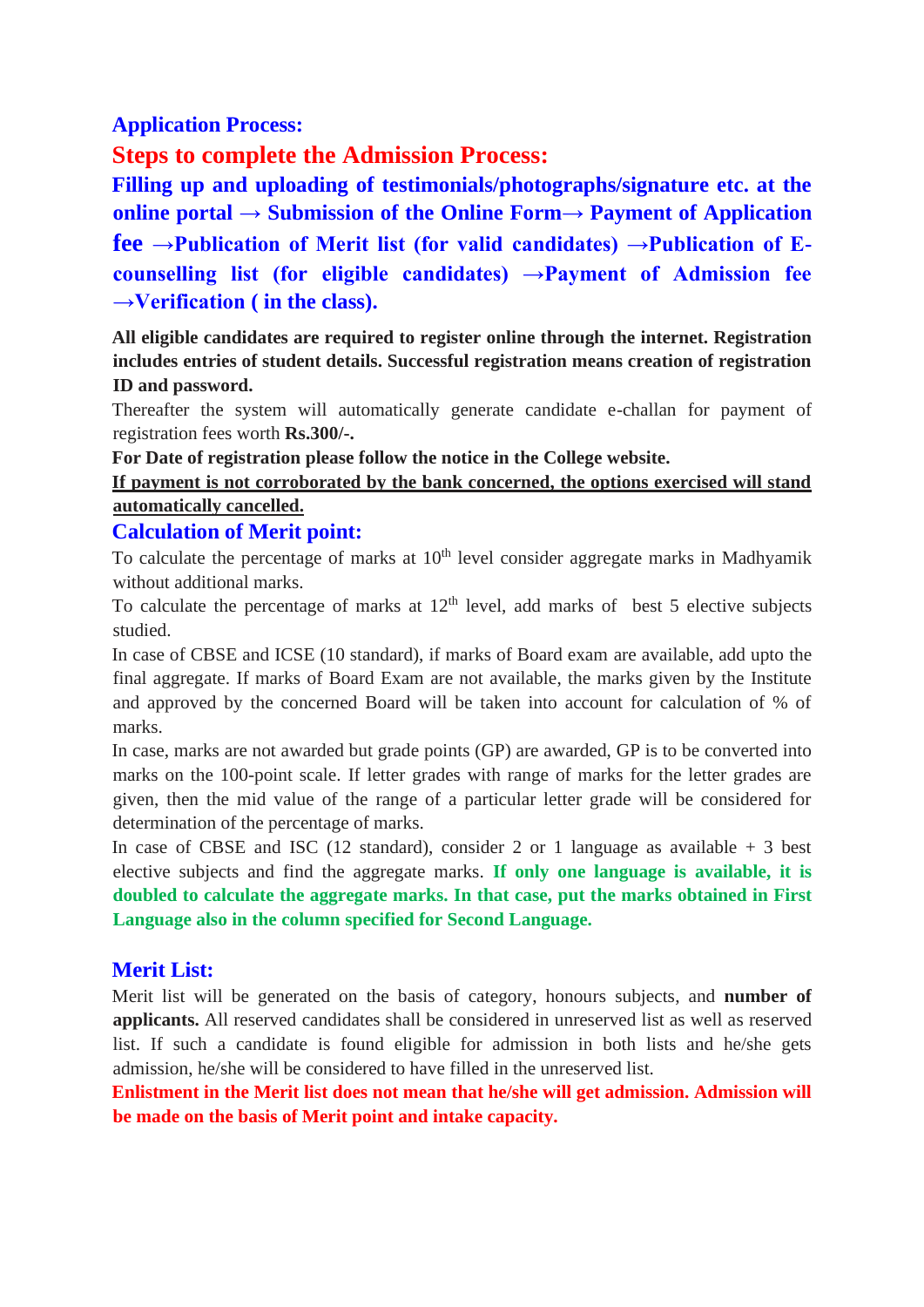## **E-Counselling List:**

**Enlistment in the E-counselling list means that he/she is eligible for Admission**. Ecounselling list will be generated on the basis of category, honours subjects, and **intake capacity.** All reserved candidates shall be considered in unreserved list as well as reserved list. If such a candidate is found eligible for admission in both lists and he/she gets admission, he/she will be considered to have filled in the unreserved list.

#### **SMS Alert:**

Enlisted candidate in the E-Counselling list will get SMS alert. An applicant will get the scope of viewing his/her status by logging into the admission portal.

#### **Provisional Admission:**

If an applicant finds any seat allotted to him /her in one subject opted for and he/she opts for admission, he/she will pay Admission fee online. Instantly this choice will be locked in his/her favour and he/she will get an SMS for provisional admission. The bank will inform the system database about the payment.

#### **Verification:**

The payment document and admission document together will serve as a record for provisional admission of the student. Provisional admission is to be ultimately approved by the college on verification of testimonials.

**The verification of testimonials will take place once regular class of the College starts. Notice to that effect will be given in due course at the College website.**

To approve his/her provisional admission, the candidate should reach the college with original and two photocopies of all testimonials including reservation certificate for verification by college authority *once the above notice is given*. However, if a candidate does not make any contact with the college for verification of his / her testimonials and other admission related documents within the stipulated time, then his / her admission will be treated as cancelled.**If any discrepancy is found during the verification of original testimonials, the college authority will have the right to reject the admission of the student.** 

The candidates treated as reserved by the Government of West Bengal will only be considered. Reserved in other states but not included in the list approved by the Government of West Bengal will not be considered under the reserved category.

#### **Tie- breaking of grade points:**

If multiple students have same GP up to 4 decimal places, following points are to be considered sequentially-

i) Marks obtained at 10+2 level of the honours subject sought will be doubled to break a tie.

ii) Total marks of HS/equivalent examination will be considered, if the tie persists.

iii) Finally marks of  $1<sup>st</sup>$  language will be considered.

# **Overview of the Form Fill-up:**

# **Subject Combination:**

#### **B.A.Honours:**

English(H): –Bengali or Sanskrit, History, Pol.Sc. or Philosophy Bengali(H): - Sanskrit or English, Philosophy, Pol.Sc.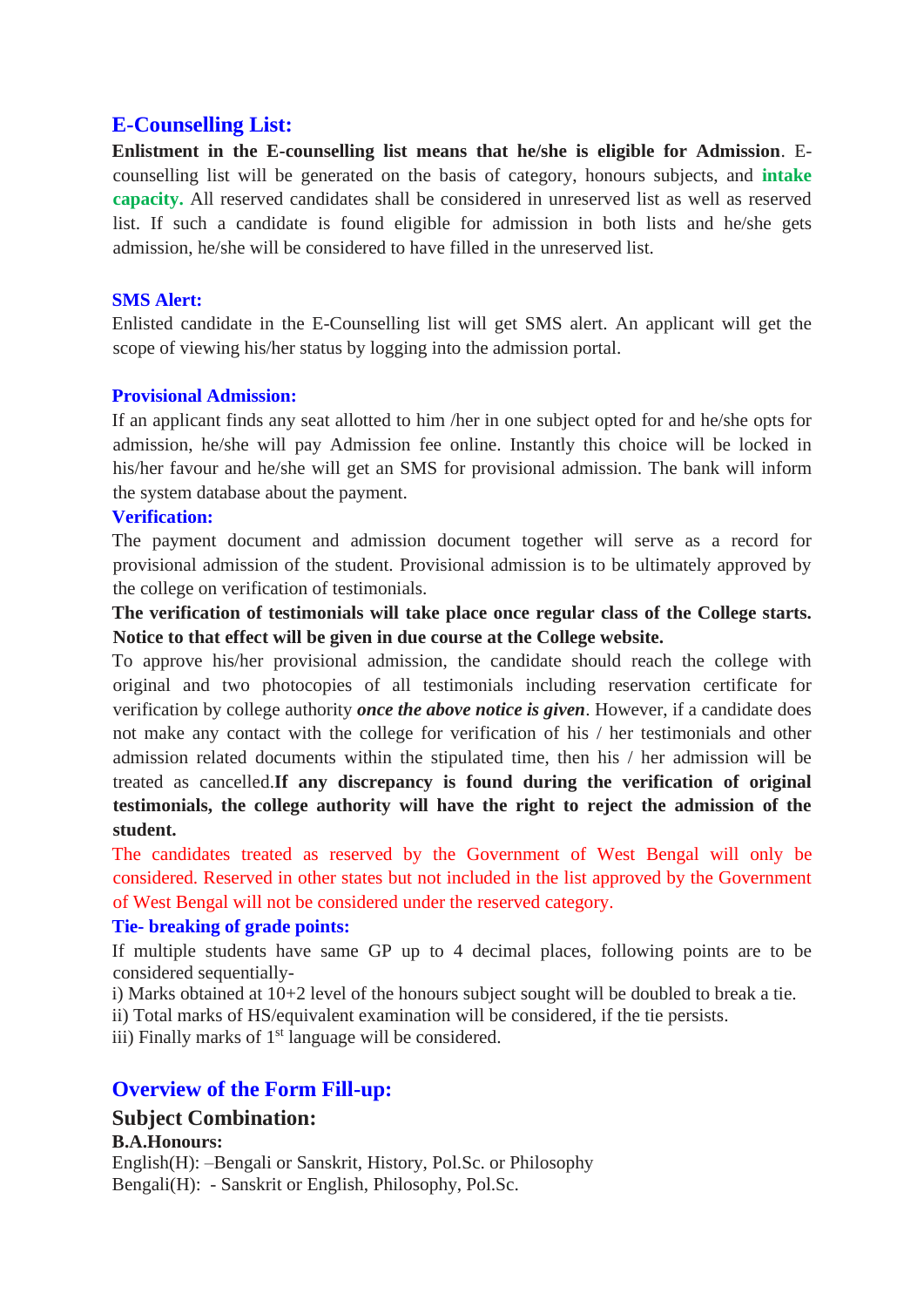Sanskrit (H): - Bengali or English, History or Pol.Sc., Philosophy Hindi (H): English, Pol.Sc., Philosophy History (H): Pol. Sc., English, Sanskrit or Bengali Pol.Sc. (H): Sanskrit or Bengali or English, History, Philosophy Sociology(H): Pol.Sc., History, Bengali or English Economics (H): Arts- Math., Pol.Sc., Bengali or English Geography (H): Economics, Bengali, Pol.Sc. Philosophy(H): Sanskrit or Bengali or English, History, Pol.Sc. Music / Education: Usual Combination.

### **B.A. General:**

Group-A: Sanskrit, History, Geography, Math, Bengali, English, Pol.Sc. Group-B: Sanskrit, History, Geography, Math, Philosophy, Economics, Pol.Sc.

#### **B.Sc. Honours:**

Physics (H): Math., Chemistry, Electronics, Computer Science Chemistry (H): Physics, Math, Electronics, Computer Science Math.(H): Physics, Chemistry, Electronics, Computer Science Zoology(H): Chemistry, Botany Botany(H): Chemistry, Zoology Electronics(H): Physics, Math. Economics (H): Sc. Physics, Math., Statics Geography(H): Economics, Math., Statistics **B.Sc. General:**

- 1. Physics, Math., Chemistry / Electronics
- 2. Physics, Statistics, Math./Electronics
- 3. Economics, Math., Statistics
- 4. Chemistry, Zoology, Botany
- 5. Geography, Math., Statistics / Economics

#### **B.Com. Honours:**

- 1. Accounting Group(H): Group-I, group-II, Group-III
- 2. Finance Group (H):- Group-I, group-II, Group-II

#### **B.Com. General:**

Group-I, group-II, Group-III, Group-IV-A, Group-IV-B

#### **Documents required for Verification: (Submit one copy of each documents).**

**1. Application Form (Print out).**

**2. Fees Slip: (i) Payment of Application Fee (Two Copies).**

 **(ii) Payment of Admission Fee (Two copies).**

- **3. Original Documents: (i) Proof of Date of Birth.**
	- **(ii) Madhyamik or Equivalent Marksheet.**
	- **(iii) H.S. or Equivalent Marksheet.**
	- **(iv) Last School Leaving Certificate.**
	- **(v) Cast / PC Certificate (SC/ST/OBC-A/OBC-B/PC).**
	- **(vi) EWS/ Sports certificate**

**4. Provide e-mail id.**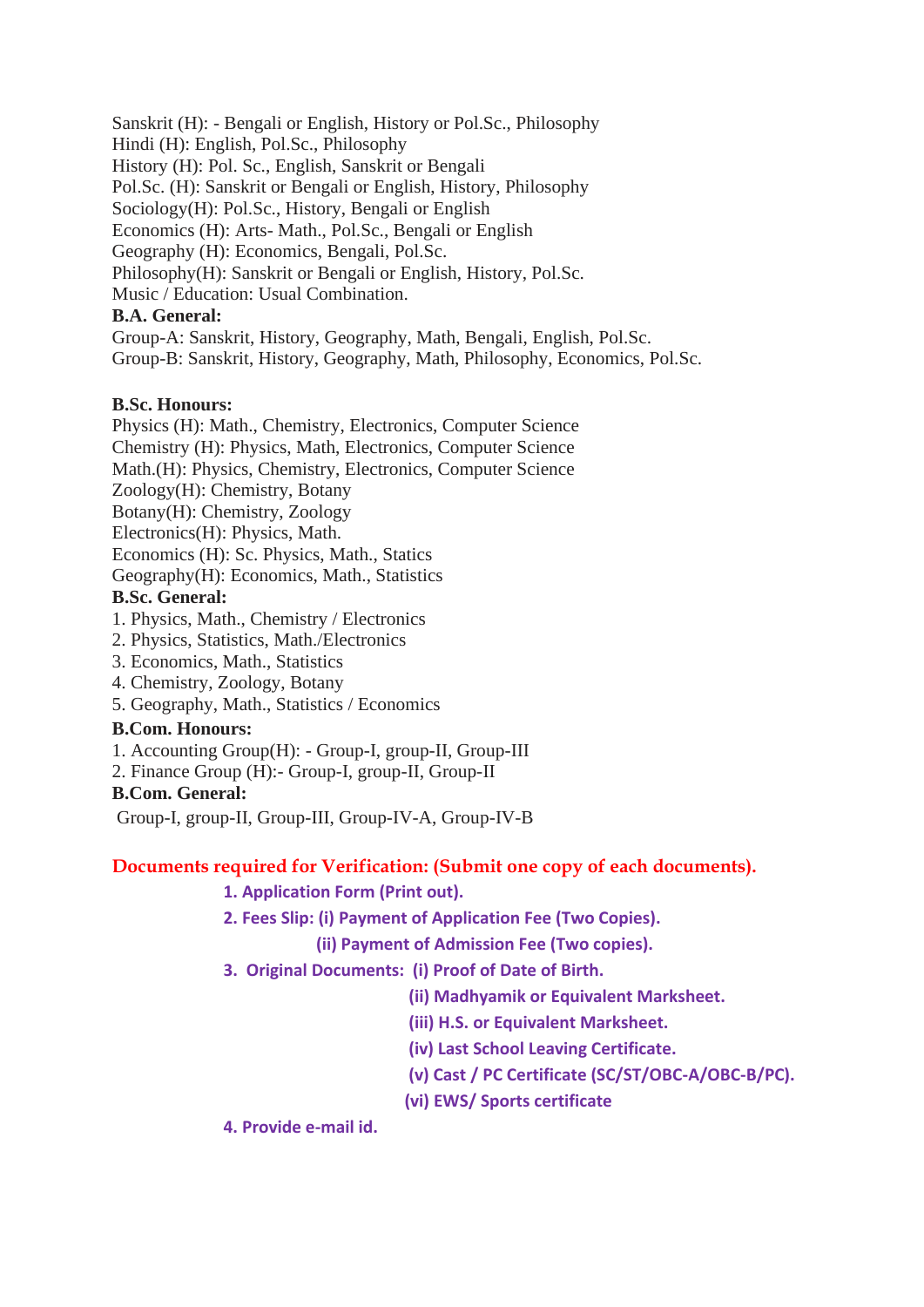# **বি.এ / বি এস.বস / বি.কম প্রথম সসবমস্টার (বসবিবসএস) অনলাইন ভবতি 2020-2021**

# **অনলাইন ভবতিপ্রক্রিযা:**

### ওয়েবসাইযের নাম- **onlineadmissionbrc.org.in**

কেবলমাত্র এমন প্রার্থী যারা 2017, 2018, 2019 এবং 2020 কে উচ্চ-মাধ্যমমে(10 + 2) পাস েযরযে এবং যারা বি.এ. / বি.কম / বি এস.সি পাস করেনি তাদের আবেদন বিবেচনা করা হবে. যে সকল আবেদনকারী H.S বা সমতুল্য পরীক্ষায় 45% নম্বর পেয়েছে তারা আবেদন করতে পারবে। কিন্তু পাস কোর্সের ক্ষেত্রে প্রাতঃ এবং সন্ধ্যা শাখাতে আবেদন করতে গেলে H.S এ কমপক্ষে 45% নম্বর এবং দিবা আর সন্ধ্যা শাখাতে আবেদনের জন্য H.S এ 50% নম্বর থাকতে হবে।

# **অনাস িএিং সেননরাল সকানস ির েনয পৃথক-পৃথক আনিদন করনত হনি।**

# **প্রাতঃ, বদিা এিং সন্ধ্যা শাখার েনযও পৃথক-পৃথক আনিদন করনত হনি।**

সমস্ত যােগ্য প্রার্থীকে ইন্টারনেটের মাধ্যমে অনলাইনে রেজিস্টেশন করতে হবে। রেজিস্টেশনএ ছাত্রের বিবরণগুলির অন্তর্ভক্ত করা হবে। রেজিস্ট্রেশন সফল হলে আইডি এবং পাসওয়ার্ড পাওয়া যাযব।

তারপরে সিস্টেম স্বয়ংক্রিয়ভাবে **রেজিস্ট্রেশন ফী** 300 টাকা জমা করার জন্য প্রার্থীর ই-চালান প্রদান করবে। যদি ফী জমা না করা হয় তাহলে আবেদন স্বয়ংক্রিয়ভাবে বাতিল হবে।

# **Application Fee and Admission Fee once deposited at the time of Admission are not refundable.**

বিভিন্ন অনার্স বিষয়ে আবেদন করার জন্য প্রয়োজনীয় নূন্যতম নম্বর টেবিল-১ এ দেখানো হয়েছে।

বিভিন্ন অনার্স বিষয়ের জন্য মেধা তালিকাতে গ্রেড পয়েন্টে গণনা করার জন্য মেধা সত্র এবং সেই বিষয় গুলির ভর্তি ফী এর মাপকাঠি ২ নম্বর টেবিলে উল্লেখ করা আছে।

বিভিন্ন অনার্স বিষয় এবং জেনেরাল বিষয়গুলির আসন সংখ্যা দেখানো হয়েছে টেবিল -৩ এ।

বর্ধমান ইউনিভার্সিটির সিবিসিএস কোর্স অনযায়ী বিষয়ের সমন্বয় করা হবে।

মাধ্যমিক স্তরে মার্কসের % গণনা করার জন্য মাধ্যমিকের *ঐ*চ্ছিক বিষয়ের নম্বর ছাড়া বাকি নম্বরের বিবেচনা করুন।

সিবিএসই এবং আইসিএসই (১০ম স্ট্যান্ডার্ড) ক্ষেত্রে বোর্ড পরীক্ষার নম্বর যদি উপলব্ধ থাকে তাহলে চূড়ান্ত সমষ্টি পর্যন্ত যোগ করুন।

বোর্ড পরীক্ষার নম্বর উপলব্ধ না হলে ইনস্টিটিউটের দ্বারা দেওয়া এবং সংশ্লিষ্ট বোর্ডের দ্বারা অনুযমামেে নম্বর % েণনার কক্ষযত্র প্রযযাজয হযব,

যদি নম্বর প্রদান না করে গ্রেড পয়েন্ট (জিপি) প্রদান করা হয়,তাহলে জিপির রূপান্তরণ 100 পয়েন্ট ক্ষেলের উপর ভিত্তি করে নম্বরে রূপান্তরিত করতে হবে।

যদি নম্বরের পরিবর্তে দুটি নম্বরের রেঞ্জএ লেটার গ্রেড দেওয়া হয়, তবে সেই নির্দিষ্ট গ্রেড সীমার মধ্য মান বিবেচনা করে % বার করতে হবে।

উচ্চ-মাধ্যমিক স্তরে মার্কসের% গণনা করতে, বেস্ট ফাইভ বিষয়ের নম্বর যোগ করতে হবে।

সি.বি.এস.ই. এবং আইএসসি (১২ স্ট্যান্ডার্ড) ক্ষেত্রে, ২ বা ১ টি ভাষা যা থাকুক + 3 টি শ্রেষ্ঠ ইলেক্টিভ বিষয়ের বিবেচনা করুন।

যদি একটি ভাষা থাকে, তবে এটি দ্বিগুন করে টোটাল মার্কস গণনা করো।